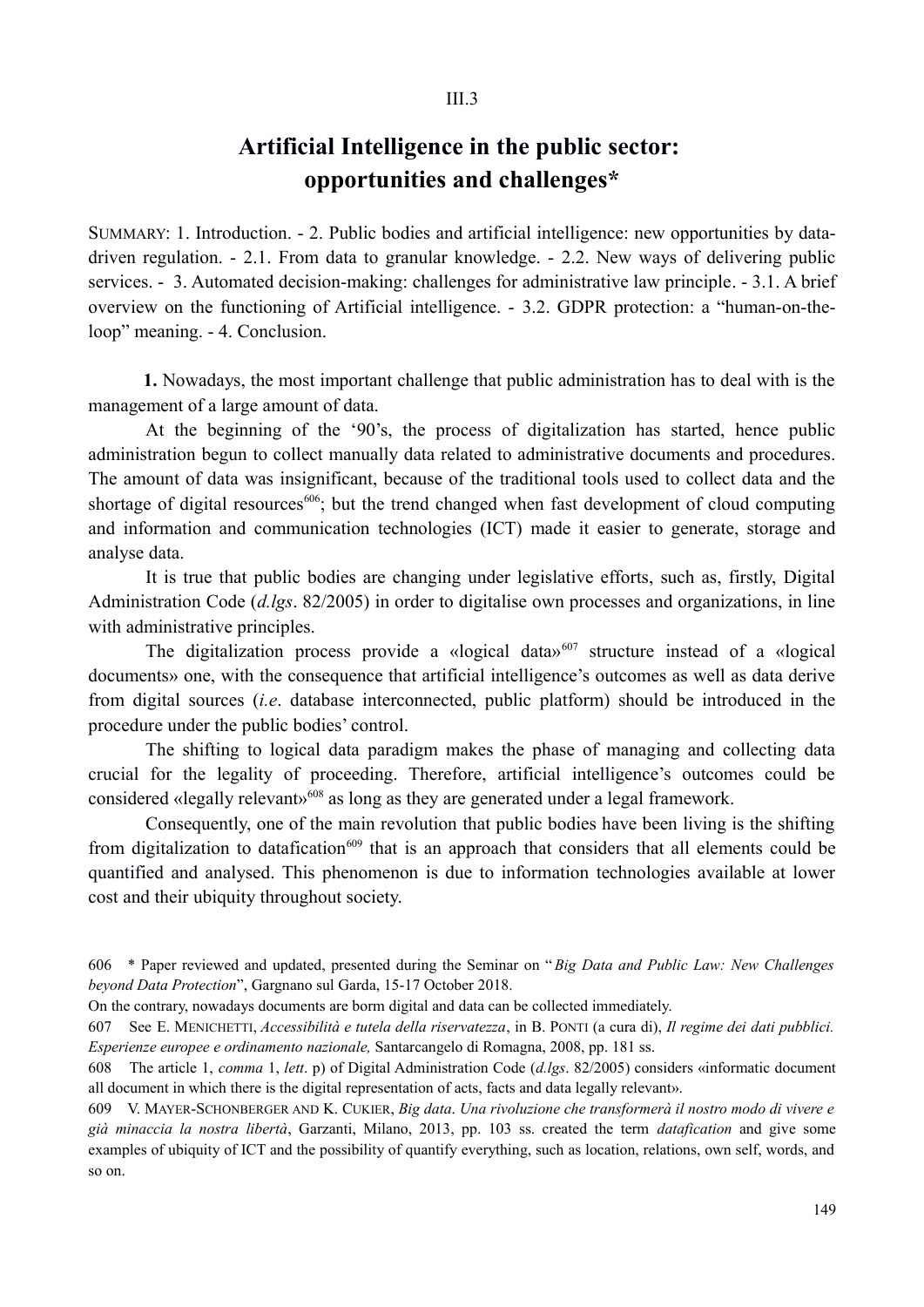Due to advanced ICT tools, public and private actors collect and analyse an impressive quantity of data.610 Related to public sector, this revolution influence policy and rulemaking process because predictive analytics on ICT's outcome could facilitate the merging of scattered data and the establishing of unexpected correlations.

Internet of things throughout the city, social networks, digital procedures, e-mails and so on are just some of the instruments, which public bodies and people use every day to produce and capture a significant amount of data.

Everywhere there are data, thus the ability of collecting and analysing them is crucial «to do more, better, faster and more cheaply<sup>611</sup>: public bodies have to understand this improvement urgently and to govern it, both in order to re-think how public services could be delivered and to preserve administrative principles into administrative proceedings.

It is clear that this huge amount of data poses both opportunities and challenges to the administrative law system, which scholars have to face<sup>612</sup>.

On the one hand, big data and artificial intelligence create new opportunities to understand reality in a deep way, thanks to specific tools (such as Internet of Things, predictive analysis and datasets) and new ways of working (*i.e*. interoperability and sharing between public bodies) and new ways of government (i.e. data driven regulation).

On the other hand, however, they pose some questions, related to administrative principles, especially to due process, rule of law and accountability.

In this way, General Data Protection Regulation 2016/679 (GDPR) represents the first attempt to unify the fundamental right of data protection and, at the same time, the free circulation of data in a safe and trustworthy digital society. In particular, one of the main purpose of GDPR is to protect rights and freedoms of people as a whole and not only the ones of data subjects.

For this reason, scholars may appreciate both the public aim of this act and the attempt of regulating the rise of artificial intelligence in the public sector to protect rights and freedoms.<sup>613</sup> Starting from these characteristics, this contribution would offer some insights in order to re-think and to adapt traditional legal categories and principles, i.e. due process, to this new phenomenon.<sup>614</sup>

GDPR tries to highlight the central role of guide-principles, such as accountability and transparency and, at the same time, it provides for specific rights to recipients. It pays attention to

610 Public bodies collect a large amount of data during own activities, called administrative data; indeed private sector collect data, namely, from e-commerce, payment transaction, trade agreements and so on.

611 In this way, M. MACIEJEWSKY, *To do more, better, faster and more cheaply: using big data in public administration*, in *International Review of Administrative Sciences*, 83, 2017, pp. 120-135.

612 It is a matter of fact that the big data phenomenon has been studied under several point of views, such as technological, urban policy and protect of privacy ones, while only recently legal scholars have started to study it.

613 F. PIZZETTI, *La protezione dei dati personali e la sfida dell'Intelligenza Artificiale,* in F. PIZZETTI (a cura di), *Intelligenza artificiale, protezione dei dati personali e regolazione*, Torino, 2018, pp. 164 ss. The Author argues, «to the heart of GDPR there are people with their rights and freedoms», p. 165.

614 O. POLLICINO, *Tutela dei diritti fondamentali nell'era digitale e contest valoriale: una indagine transatlantica*, in *Rivista di diritto dei media*, 2, 2018, suggests that changes of digital area push scholars and judges towards two ways. They could choose to transfer *sic et simpliciter* traditional legal categories into digital scenario or they could choose to re-think and adapt them to new scenario. This choice is hardly influenced by cultural framework (resistance to or openness to the innovation).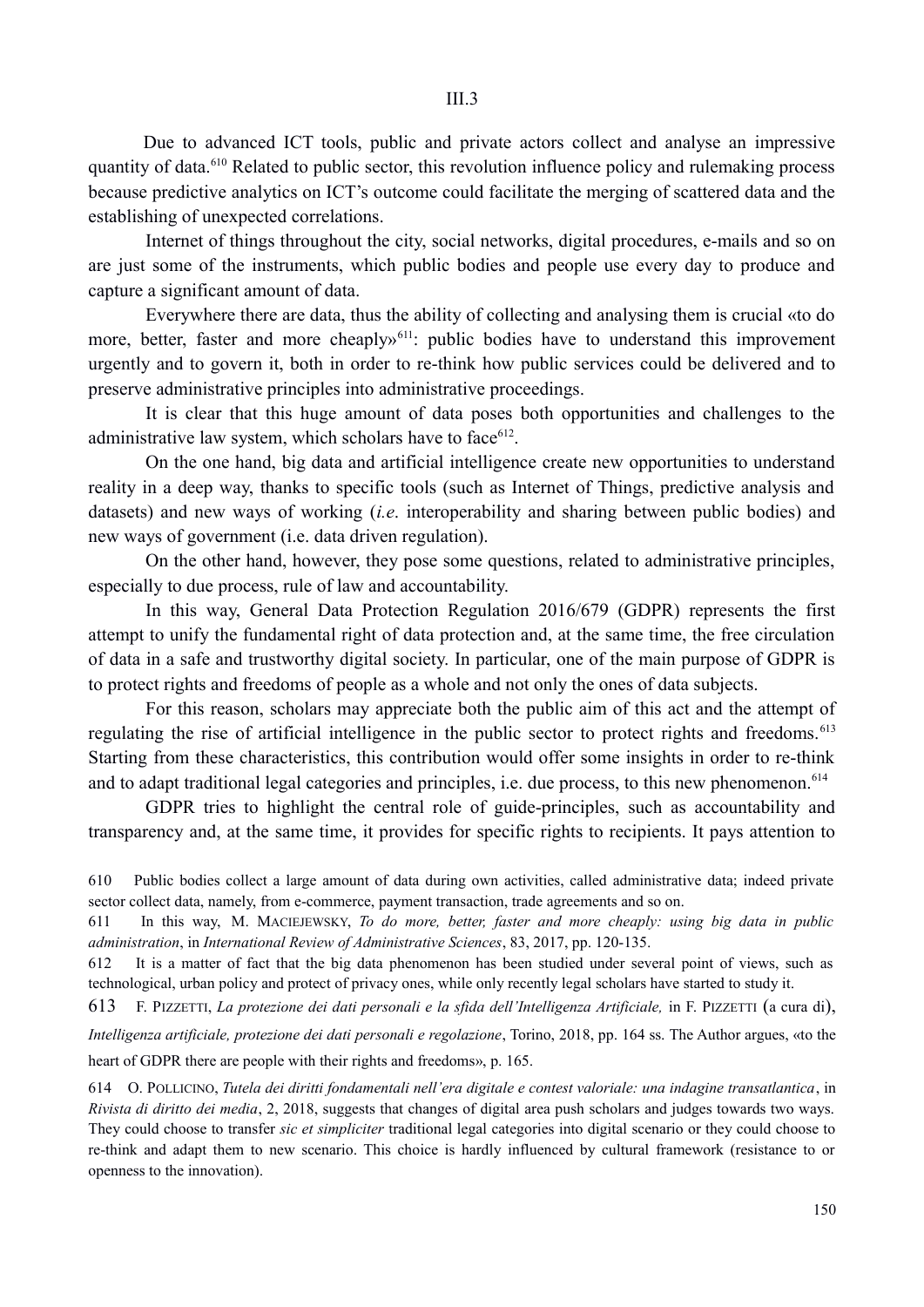these aspects with the aim of significantly enhancing people's trust about the use of new methodologies in the public decision-making, such as big data analytics, internet of things and artificial intelligence, with the final purpose of protecting people affected by.

Artificial intelligence uses as main raw material a huge amount of data (also known as big data), with the consequence that accessibility and correctness of data are a pre-condition to guarantee a good administration principle and to protect rights and freedoms. GDPR focuses on these elements in order to be both a normative framework to avoid pervasive as well as unreasonable public control and a tool for improving a sound data circulation.

Scholars must urgently assess what are the consequences of the administrative decisionmaking process in the machine-learning era. In particular, attention should be paid to two issues: data quality and compatibility between artificial intelligence and well-established administrative principles.

Consequently, the quality of data, collected and used for decision-making process, is one of the main challenges that public administration has to deal with.

Strictly connected to the first one, the second challenge is about the consideration of legal compatibility of automated individual decision making with principles of administrative law. Scholars should have the ability to re-address this new kind of activities into the legal framework, using renewed and adapted old traditional categories to the concerns connected to the machinelearning era $615$ .

However, artificial intelligence could strengthen regulatory public administrations to make them smarter or able to develop data-driven regulation, so that they permit to turn good administration principles into reality. Hence, scholars may be optimistic about artificial intelligence used by public administrations, but, for doing that, the re-thinking of traditional guarantees must be a priority.

Article 22<sup>nd</sup> GDPR expresses that data subject have the right not to be subject to a decision based solely on automated processing, which produces legal effects concerning him/her or similarly significantly affects him/her. Nevertheless, GDPR permits automated processing even if there are some legal guarantees, such as the right to obtain human intervention, the right to be heard and the right to contest the decision.

In a literal interpretation, GDPR offers some tools to allow public administrations to use artificial intelligence legally, namely in a way that permits them to be transparent and to act reasongiving in order to preserve due process principle. In particular, scholars could individualize ways to standardize rights and procedure to concrete them, to well-defining *ex ante* duties on civil servants, artificial intelligence and programmers and to make the functioning of artificial intelligence transparent.

In order to enhance public accountability and transparency, algorithmic impact assessments may be introduced in the public-sector procedures to correct bias and to augment protection (for example, discrimination could be prevented).

<sup>615</sup> About the inadequacy of old categories to the digital era, see L. FLORIDI, *Soft Ethics and the Governance of the Digital*, in *Philosophy & Technology*, 31, I, pp. 1-8 available at https://link.springer.com/article/10.1007%2Fs13347- 018-0303-9.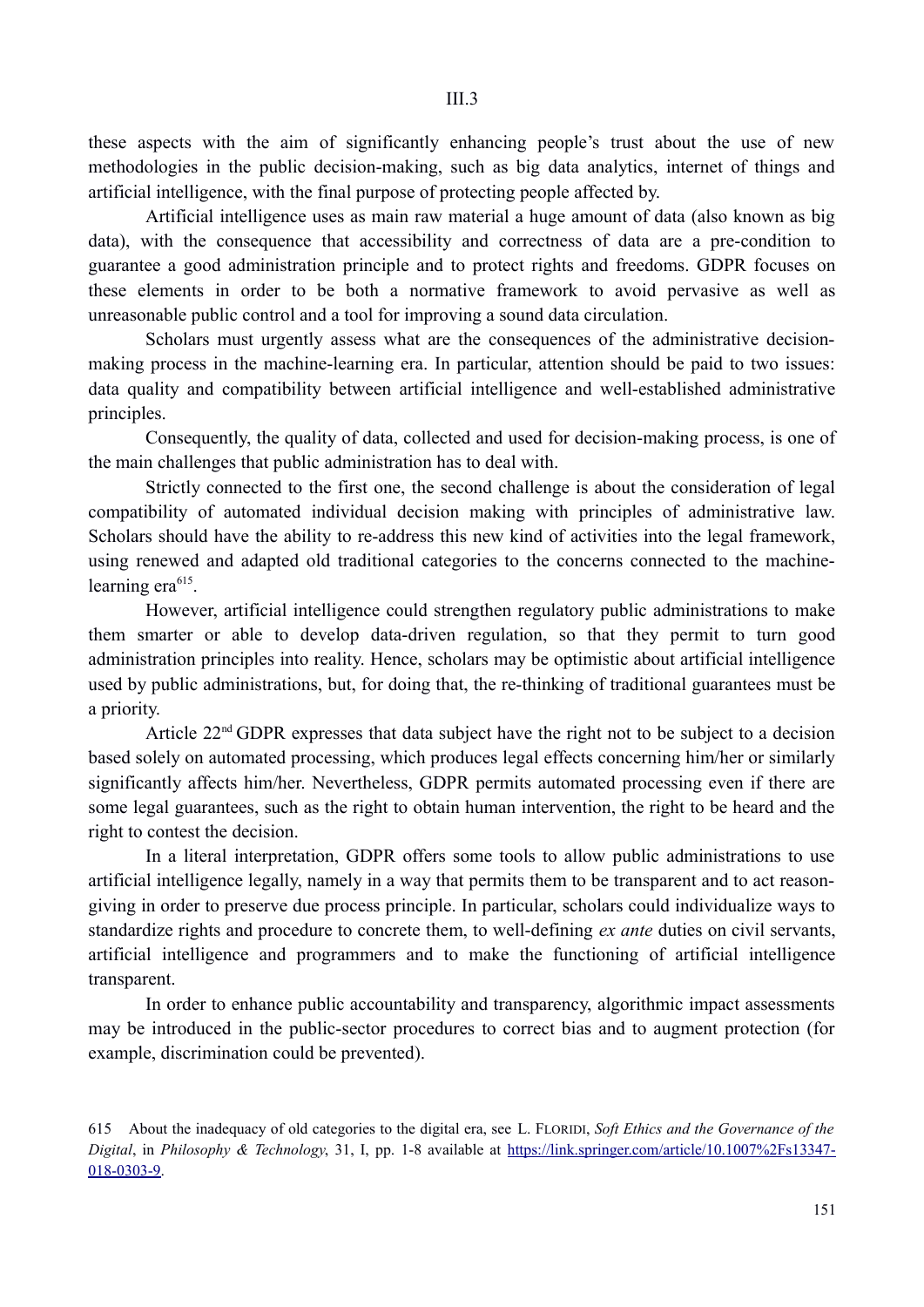To sum up, in the second chapter of the article I try to highlight how artificial intelligence redefines the way of delivering public services; in particular the rise of evidence-based methods could change administrative decision-making process (*i.e.* data driven regulation) and, more generally, boundaries of public function.<sup>616</sup>

In the third chapter, I pay attention to challenges, which public bodies deal with, relating to the introduction of artificial intelligence in an adjudicatory proceeding. The main challenge is about automated decision-making, consequently I suggest a "human- on-the-loop" interpretation of article 22<sup>nd</sup> GDPR in order to preserve administrative principle and to avoid discriminations. Moreover, I prompt an extensive interpretation of good administration principle in order to preserve accountability.

Scholars should reflect about these opportunities and challenges both to overcome oppositions against the introduction of artificial intelligence in the public sector and to shape a new cultural framework based on renewed and adapted legal categories to the new digital context in order to guarantee procedural and jurisdictional rights and freedoms' protection.

**2.** A big amount of data is useful to public administration for at least two reasons: both the better government of the city and the completeness of inquiry activities during the administrative procedure.

My focus will be just about the first point on data collected for issuing administrative decisions: this new kind of regulation calls data-driven regulation.

In the ICT era, data science and big data allow public administrations to analyse, store and process a large amounts of collected data in order to take administrative decisions, plans, strategies and actions better fit to citizens' needs<sup>617</sup>. It is important to underline that «the usefulness of big data is followed by multiple levels of operational steps, such as acquisition, information extraction and cleaning, data integration, modelling and analysis, and interpretation and deployment».<sup>618</sup>

The main revolution of this age is the possibility for public administrations to collect a large amount of personal data on citizens and daily commuters or tourists, known as administrative data<sup>619</sup> as well as urban data on city infrastructures and utilities (such as traffic, public transports

616 It is particularly interesting the study of G. CARULLO, *Gestione, fruizione e diffusion dei dati dell'amministrazione digitale e funzione amministrativa*, Torino, 2018 in which he highlights how ICT could change the way of public bodies' working and the relationship with citizens. Especially, under the ICT push, participatory rights, transparency, regulation and public service delivering, as I try to explain below in chapter 2.2. Another point of view is also offered by S. CIVITARESE MATTEUCCI, L. TORCHIA (a cura di), *La tecnificazione dell'amministrazione,* in D. SORACE, L. FERRARA, S. CIVITARESE MATTEUCCI, L. TORCHIA (a cura di), *A 150 anni dall'unificazione amministrativa italiana. La tecnificazione*, IV, Firenze, 2017 in which the relation between digitalization, public administration and citizenship is deeply analyzed.

617 About the possibility to re-design the delivery of services, see F. MALOMO and V. SENA, *Data intelligence for local government? Assessing the benefits and barriers to use of big data in the public sector,* in *Policy and Internet,* 9, I, 2017, pp. 7-27.

618 S. K. PAL, S. K. MEHER, A. SKOWRON*, Data science, big data and granular mining*, editorial in *Pattern Recognition Letters* 67, 2015, pp. 109–112.

619 Administrative data derive from the operation of administrative systems, as information collected for the purposes of registration, transaction and record keeping. Frequently, administrative data derived from a wide range of administrative systems such as those in education, healthcare, taxation, housing or vehicle licensing as well as registers of births, deaths, marriage and so on. See R. CONNELLY, C. J. PLAYFORD, V. GAYLE AND C. DIBBEN, *The role of*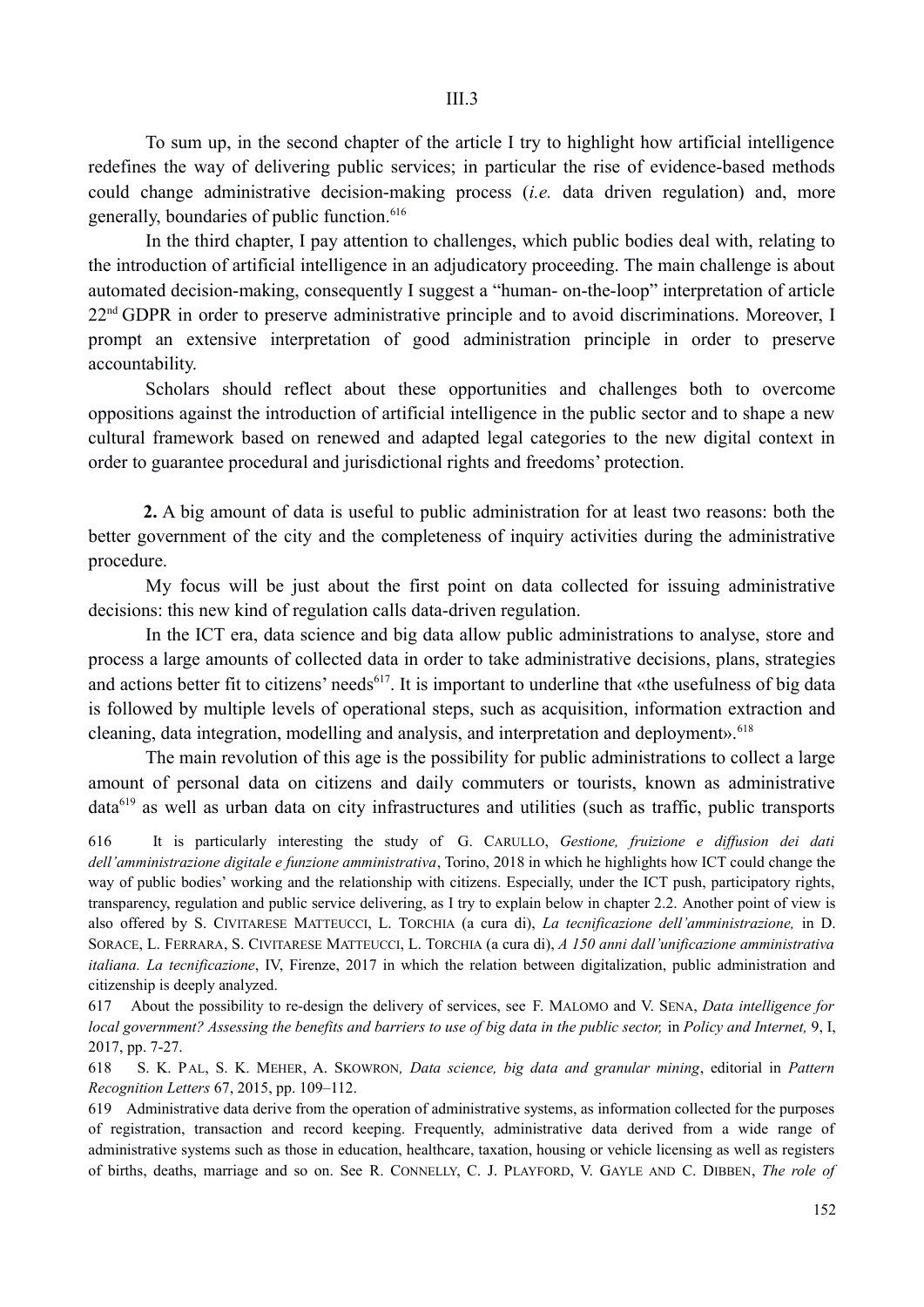routes, number of services access). It represents a unique opportunity to inform policy and regulation for governing the growing problems of unsustainable urban expansions, inequality and insecurity and other governance problems. In this way, the employment of data science, big data, Internet of things, algorithms and predictive analytics are useful to enhance efficiency of their services and decision-making.<sup>620</sup>

**2.1.** Throughout the centuries, public bodies collected data about cities and their citizens in a very large datasets based on relatively limited samples, in a specific time and space, with the restricted number of variables. They have been defined as small data, which are referred to data captured with questionnaire surveys, case studies, city audits, interviews and focus groups as well as national censuses $^{621}$ , and government records. Limited and out of time are characteristics of small data because of inadequate tools for capturing and analysing them and, consequently, scholars and researchers undertook to limit the collecting of data $622$ .

Something changed when statistics demonstrated that casualty makes samples better $623$  and when new powerful information and communication technologies have been developing and employed: the data revolution era begins.<sup> $624$ </sup> In fact, not only the possibility to collect and store data, but also the possibility to interconnect<sup> $625$ </sup> and mash data gathered by different institutions represent

620 Firstly, Michael Abramowicz, an American economist, argued that predictive analysis is useful in the market regulation, because it is possible to predict more effectively the outcome on cost-benefit, see M. ABRAMOWICZ, *Information Markets, Administrative Decision-making, and Predictive Cost-Benefit Analysis*, in University of Chicago Law Review, 71, 2004. See also J. MITTS, *Predictive regulation*, June 27, 2014, available at SSRN: https://ssrn.com/abstract=2411816 or http://dx.doi.org/10.2139/ssrn.2411816, who considers predictive analysis to better individualize regulatory priorities.

621 For example, Catholic churches developed databases on birth and death of people or their marriage; municipalities used tools for processing census information.

622 Some authors consider it as an artificial line due to the inadequacy of tools; see V. MAYER-SCHONBERGER AND K. CUKIER, *Big data. Una rivoluzione che transformer il nostro modo di vivere e già minaccia la nostra libertà*, Garzanti, Milano, 2013, pp. 34 ss.

623 This assumption is considered important to shift from causation rules to correlations one, that is the Big data's method of research.

624 A new paradigm arises, from one in which it was important to manage and control a little amount of data to another in which it is important to manage and collect as data as possible; see M. FALCONE, *Le potenzialità conoscitive* dei dati amministrativi nell'era della "rivoluzione dei dati": il caso delle politiche di eradicazione dell'epatite C, in *Istituzioni del federalismo,* 2, 2017, p. 426.

625 At the beginning of 90's when the digitalization of Italian public administration was at dawn, A. MASUCCI, *L'atto amministrativo informatico. Primi lineamenti di una ricostruzione,* Napoli, 1993, p. 67 wrote that the rationality parameter, which informs administrative proceedings, impose «the necessity of connecting different public bodies in order to share data storage everywhere». See also, G. CARULLO, *Big Data e Pubblica Amministrazione nell'era delle banche dati interconnesse*, in C*oncorrenza e mercato*, 23, 2015.

*administrative data in the big data revolution in social science research*, in *Social Science Research,* 59, 2016, particularly p. 3.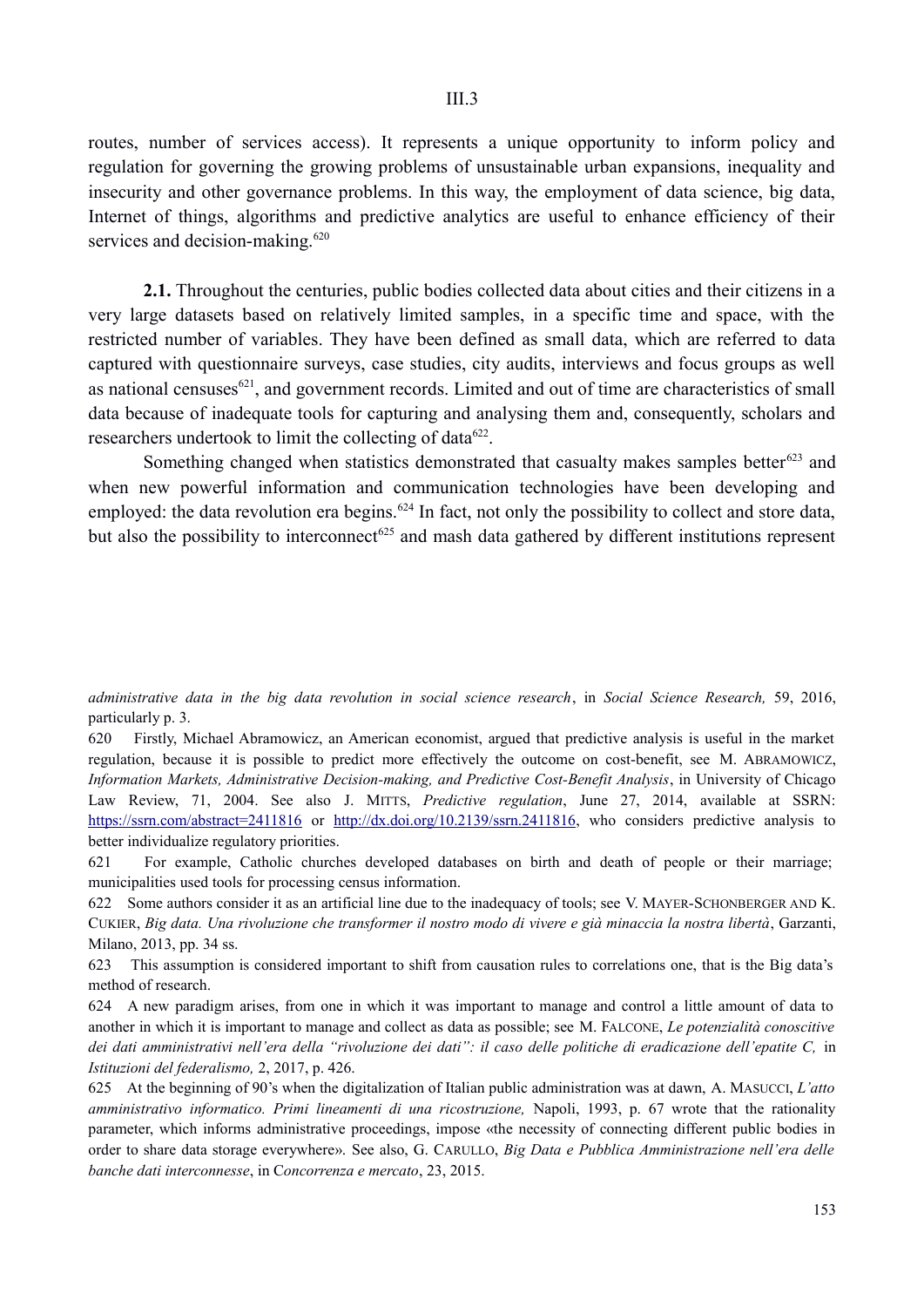one of the main revolution<sup>626</sup> for public bodies in the digital era that allows public bodies to have a granular<sup>627</sup> and deeper knowledge about society.

Data refers to «units or morsels of information that as a whole form the bedrock of modern policy decisions by government and nongovernment authorities», so data is the «starting point for what we know  $628$ , especially if data represents almost all pieces of information available.<sup>629</sup>

Informational and communicational technologies provide «a deeper, more holistic and robust analysis»630 because of the indexical objects, which are embedded into almost all urban and environmental spaces as well as able to communicate and share data among each other, in order to obtain new derived data.

For example, throughout the city there are a network of cameras and transponders for capturing data, which feed back to a central control hub, where analysts could monitor the flow of traffic and could modify traffic light sequences and speed limits as well as automatically punish traffic violations.<sup>631</sup>

Basically, public and private actors create a citywide instrumented system that unify together data streams from different agencies related to different public services into an hub service centre.<sup>632</sup> Here, these data are visualized and monitored by analysts' process, which could aggregate data over time and huge volumes of administrative data. After these operations, these correlations appear on a virtual operations platform that enables city officials to have significant information on different flows throughout the city.

In this context, data science, big data and other technologies have an important role in the enhancing of public powers because they facilitate both the collection of data, and the interconnection among several public administration databases<sup> $633$ </sup> and they allow public bodies to convert scattered data into valuable knowledge. Therefore, «governments are central to both

630 R. KITCHIN, *The real-time city? Big data and smart urbanism,* in *Geo Journal*, Springer, Dordrecht, 79, 2014, p. 7.

631 Many other examples are possible: smart tickets could trace passenger travel; transponders could measure vehicle flow or empty spaces in a car park; SEE R. KITCHIN, *The real-time city? Big data and smart urbanism*, cit.; R. KITCHIN, T. P. LAURIAULT AND G. MCARDLE, *Knowing and governing cities through urban indicators, city benchmarking and real-time dashboards,* in *Regional Studies, Regional Science,* 2015.

632 One of the main specialized examples in Italy is Consorzio per il Sistema Informativo – CSI, which makes big data analysis in Piedmont.

633 This activity is technically called massive data integration.

<sup>626</sup> Just at the beginning of the 2000's, some scholars considered that telematics was a good opportunity for public administrations to innovate and became transparent and more efficient them and to make simpler relationship between public bodies and citizens. See P. MERCATALI, *Informatica applicate alla pubblica amministrazione,* Simone, 2003.

<sup>627</sup> As an example of some doctrine, R. KITCHIN, *The real-time city? Big data and smart urbanism*, in *Geo Journal*, 79, 2014, p. 2; S. ALLWINKLE AND P. CRUICKSHANK, *Creating smarter cities: an overview*, in *Journal of Urban Technology*, 18, 2011, p. 2; S. K. PAL, S. K. MEHER, A. SKOWRON*, Data science, big data and granular mining*, in *Journal Pattern Recognition Letters*, 67, 2015, p. 110, in which they consider how granular mining permits to understand society meticulously.

<sup>628</sup> S. RANCHORDAS AND A. KLOP, *Data-driven regulation and governance in smart cities*, in *Handbook on Data Science and Law,* A. BERLEE, V. MAK, E. TJONG TJIN TAI, Edward Elgar, 2018, p. 8.

<sup>629</sup> Some case studies conducted by ALBERT LASZLO-BARABASI permit to understand how a complex system works: it is possible thanks to a huge amount of data collected and analysed useful to highlight something new and previously unknowable.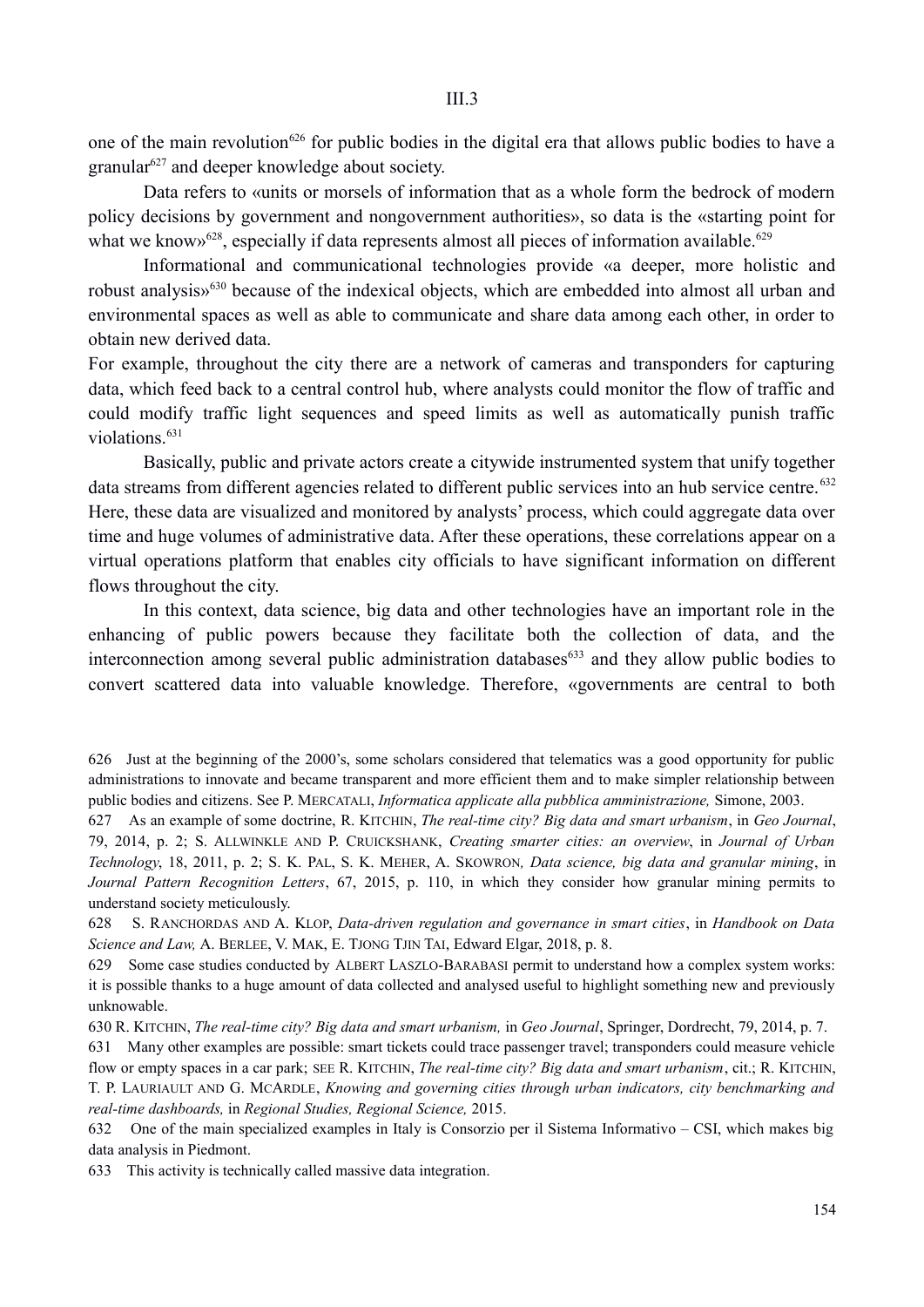creating and managing knowledge»634 because they do not just produce knowledge, but also manage it, especially with the aim of «serving the public interest». $635$ 

On the one hand, it is clear that ICT offer the possibility to see an objectively measured, well defined as well as a real-time analysis of everyday life, infrastructures and needs, consequently public bodies could use these significant information and try to regulate the services of the city and to offer public services more focus-oriented.

On the other hand, predictive analytics permit to establish new correlations between pieces of information: this method of knowledge overturns the traditional way, based on causation rules.

Thanks to Big data analytics, public bodies have the ability to find useful correlations within datasets «without understanding causation»<sup>636</sup>; nonetheless, it is important that users have in mind that there is «the risk of finding spurious correlations».<sup>637</sup> Anyway, with improved statistical and computational methods and the possibility of linking different datasets could begin a new process of creating knowledge. In particular, the big data revolutions is based on patterns, which come from linkage and connections about pieces of data, which the ordinary human assessment could not understand.<sup>638</sup>

It is also useful to highlight that these data offer knowable and governable systems, which show a rational, mechanical, linear and hierarchical ways of being.<sup>639</sup> This knowledge is useful for public bodies in order to act effectively and efficiently. In fact, they could see «the world as it actually is through descriptive statistics and visual representations»<sup>640</sup>. The use of indicator,

634 C. FREDRIKSSON, F. MUBARAK, M. TUOHIMAA AND M. ZHAN, *Big data in the public sector: a systematic literature review*, Scandinavian Journal of Public Administration, 21, III, 2017, p. 47.

635 H. MAUREEN, *The value and challenges of public sector information,* in *Cosmopolitan Civil Societies: an interdisciplinary approach,* 5, III, 2013, p. 81.

636 J. SHAW, *Why big data is a big deal*, in Harward Magazine, 116, IV, 2014, p. 33. H. EKBIA, M. MATTIOLI, I. KOUPER, G. ARAVE, A. GHAZINEJAD, T. BOWMAN, V. RATANDEEP SURI, A. TSOU, S. WEINGART, C. R. SUGIMOTO, *Big data, bigger dilemmas: a critical review,* in *Journal of the association for information science and technology*, 66, VIII, 2015, p. 1529 ss. pay attention to the historical evolution about the epistemological paradigm and they argue that «the distinction between causal relation and correlation is at the center of current debates…..a debate that has been going on for decades,..between the advocates of data-driven science and those of theory-driven science». Also J. COWLS AND R. SCHROEDER, *Causation, correlation and Big Data in social science research,* in *Policy & Internet,* 7, IV, 2015, pp. 447 ss. show debate about methodological change, from causation paradigm to correlation one and the consequence about social science research.

637 J. SHAW, *cit.*, p. 34.

638 In addition, M. FALCONE argues that big data analytics are deeply changing the way in which public bodies know; see M. FALCONE, *Le potenzialità conoscitive dei dati amministrativi nell'era della "rivoluzione dei dati"*, cit., pp. 423 ss. An interesting point of view is offered by H. EKBIA, M. MATTIOLI, I. KOUPER, G. ARAVE, A. GHAZINEJAD, T. BOWMAN, V. RATANDEEP SURI, A. TSOU, S. WEINGART, C. R. SUGIMOTO, *Big data, bigger dilemmas: a critical review,* cit., p. 1527; in this article they consider that, in a cognition-oriented perspective, the limited capacity of the human mind to make sense of large amounts of data requires «mediation through trans-disciplinary work, technological infrastructure, statistical analyses, and visualization techniques to enhance interpretability».

639 Study on network science, system complex and self-organization principle of system complex show that «our action are led by rules, schemes and mechanisms», consequently there are reproducibility and predictive ability as in hard science, A. LASLO-BARABASI, *Lampi. La trama nascosta che guida la nostra vita,* Torino, 2011, p. 13; see also R. CAVALLO PERIN, *Beyond the municipality: the city, its rights and its rites,* in *Italian Journal of Public Law,* 2, 2013, pp. 307-315.

640 F. ASTLEITHNER AND A. HAMEDINGER, *The analysis of sustainability indicators as socially constructed policy instruments: benefits and challenges of "interactive research",* in *Local Environment*, 8, VI, 2003, pp. 627-640.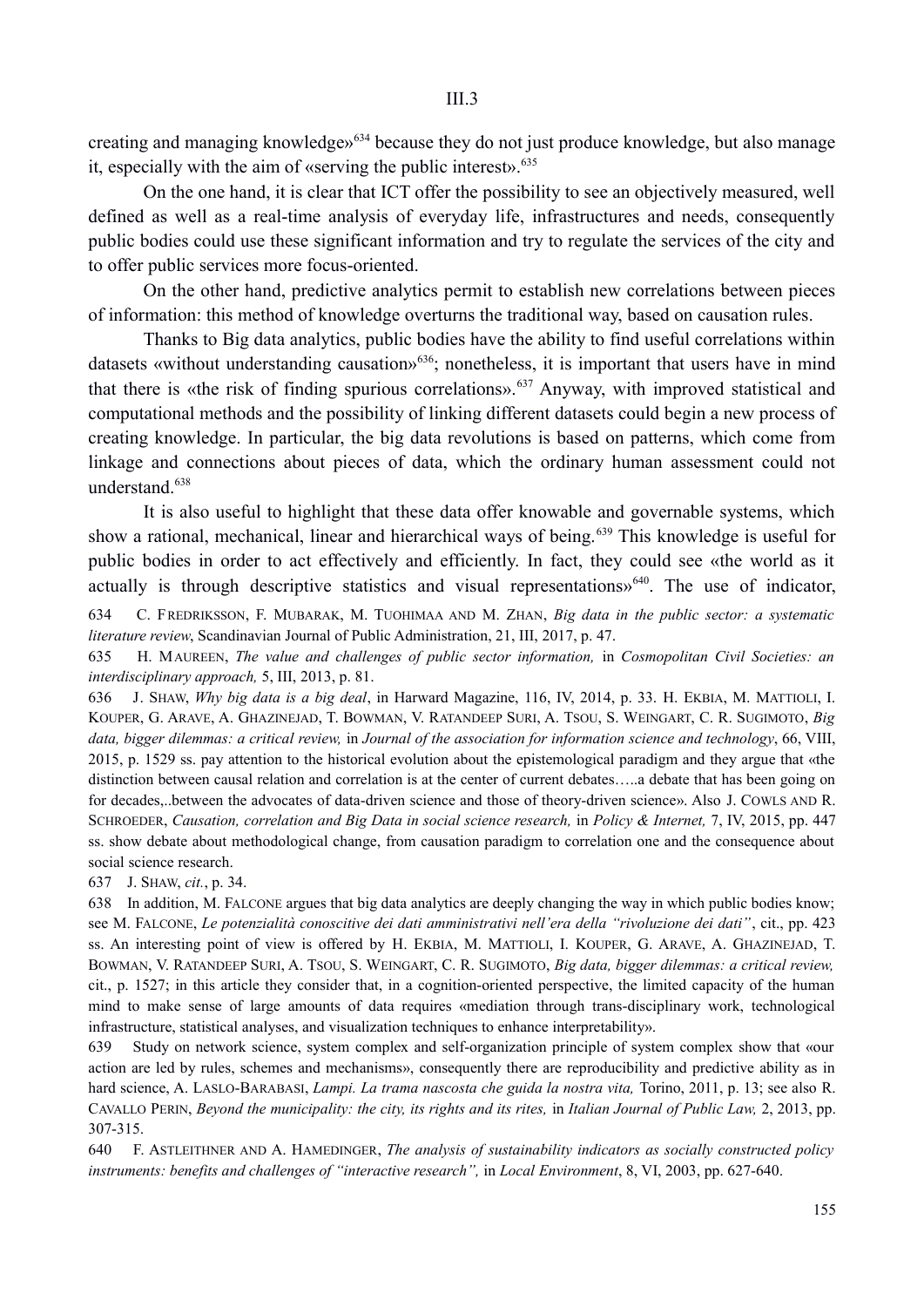benchmarking and dashboard, as well as big data analysis and internet of things permit to capture the external reality in a fully and representative way.

Some authors<sup>641</sup> consider data as value-free and objective tools of knowing the city, based on the assumption that data are independent of ideas and contexts. In this sense, data are simply able to reflect the truth without subjective interpretation.

Indeed other authors<sup> $642$ </sup> are critical because of the assumption that data do not exist independently of the ideas and of instruments used to generate process and analyse them. In fact, data «is the product of choices and constraints, shaped by a system of thought, technical know-how, public and political opinion, ethical considerations, the regulatory environment and funding and resourcing...framed and used contextually to try and achieve certain aims and goals»<sup>643</sup>.

This latter interpretation is partially true and it is a relevant challenge that public bodies deal with. In chapter 3, I develop this idea because I am critical about algorithmic functioning in relation with legal categories and principles.

Anyway, the outcome knowledge represents the substance of data-driven regulation and thanks to this, public bodies could issue administrative decisions, plans, strategies and actions for better managing infrastructures, for allocating urban resources and for nudging citizen, tourist and daily commuters in order to govern the city in an efficient way.

Consequently, it seems proper to consider that the delivering of public services are changing deeply, from a traditional way to an innovative one.

**2.2.** In the Italian administrative system, the delivering of public services is based on authoritative and unilateral decision, as a result of the application of rational rules.

In fact, the Italian Constitution establishes at the article 41 that public or private actors must deliver public services according to the law that orders plans and controls, which actors must operate to reach social objectives.

It seems interesting to analyse how big data, artificial intelligence and predictive tools could transform the way of planning and controlling public services.

First, it appears that the law is not the only way to better individualize citizens' needs and, secondly, it seems partly outdated to consider that only the law, as stated by the Constitutional Court<sup>644</sup>, individualizes social purposes.

641 D. ROSENBERG, *Data before the fact*, in L. GITELMAN, *Raw data is an oxymoron,* Cambridge, MIT press, 2013, pp. 15-40.

642 T. P. LAURIALT, *Data infrastructures and geographical imaginations: Mapping data access discourses in Canada,* Phd thesis, Carleton University, Ottawa, 2012, available at https://curve.carleton.ca/system/files/etd/7eb756c8- 3ceb-4929-8220-3b20cf3242cb/etd\_pdf/79f3425e913cc42aba9aa2b9094a9a53/lauriault-

datainfrastructuresandgeographicalimaginations.pdf; G. BOWKER AND L. STAR, *Sorting things out: classification and its consequences*, Cambridge, MA: MIT press, 1999; R. KITCHIN AND M. DODGE, *Code/Space: software and everyday life*, Cambridge, MA, MIT press, 2011; R. KITCHIN, *The data revolution: Big data, open data, data infrastructures and their consequences*, Sage, London, 2014; D. RIBES AND S.J. JACKSON, *Data bite man: the work of sustaining long-term study,* in L. GITELMAN, *Raw data is an oxymoron,* Cambridge, MIT press, 2013, pp. 15-40.

643 R. KITCHIN, *The real-time city? Big data and smart urbanism*, cit., p. 9.

644 The reference is to judgement n. 29/1957, in which the Italian Constitutional Court established that social purposes were individualize by «general and social needs, determined by the law».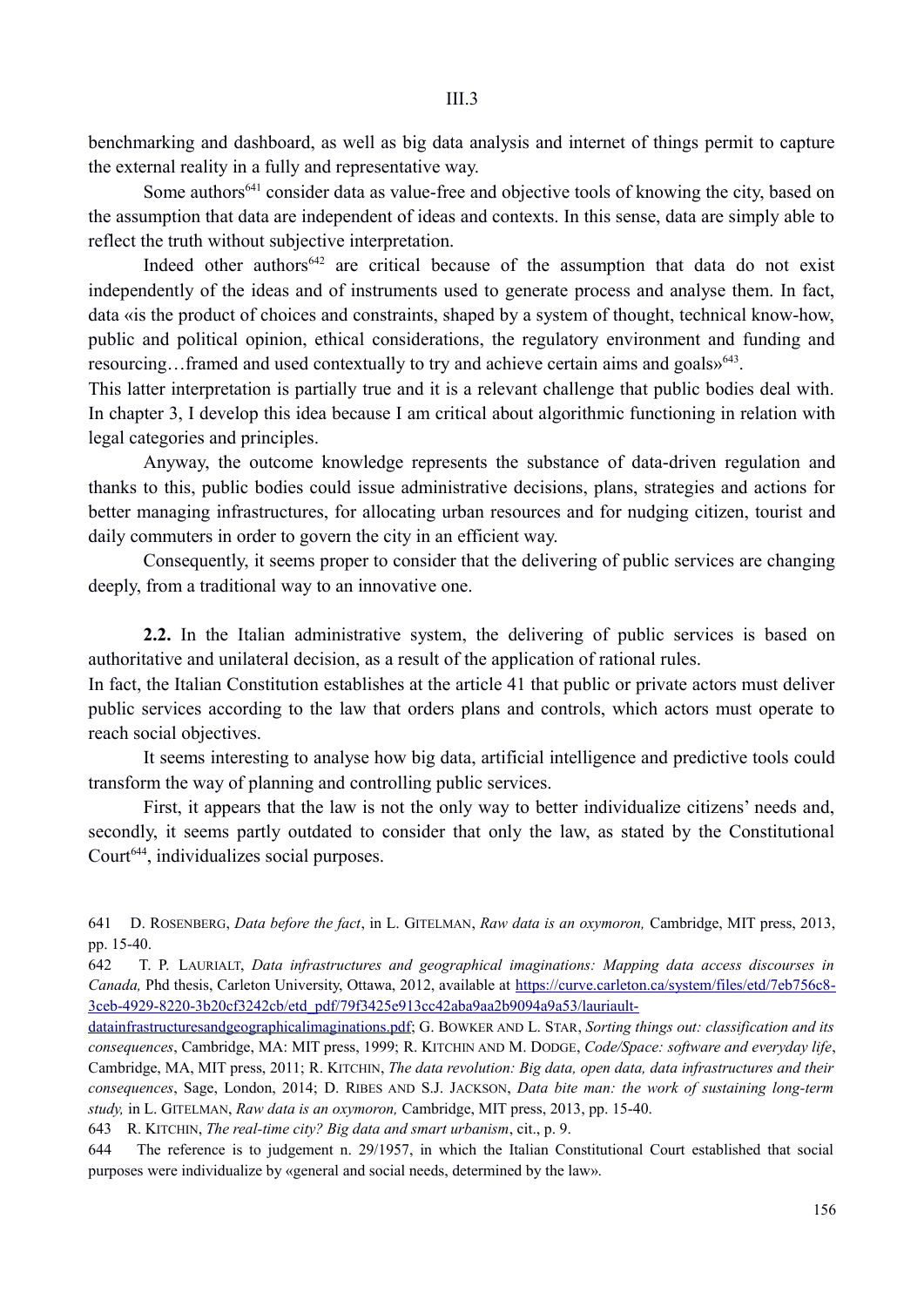These assumptions are overcome by the fact that citizens' needs are individualized with sensors networks<sup>645</sup> (such as cameras, light monitors, proximity sensors), cloud computing and digital platforms.

As mentioned above, with big data analytics public bodies could analyse behaviour of public services' users in real-time, predict their needs and respond to potential crisis in a very short-term.

It is noteworthy to consider that the use of predictive tools, artificial intelligence and big data allow public bodies to overcome traditional procedures of law making based on «anecdote or intuition or clientelist politics or periodic/partial evidence $\mathcal{E}^{\mathcal{A}}$  and «paternalism»<sup>647</sup>.

Hence, these tools permit to shift «from fact-free policy to rational and evidence-based rules»<sup>648</sup>; in particular, some case-studies<sup>649</sup> demonstrate that informational technology architecture, predictive analytics algorithm and data governance «define a mechanism for transforming from a reactive mode of operation based on gut instincts to a proactive mode of operation based on mathematical models»<sup>650</sup>.

A proactive approach is based on tools, which are able primarily to identify indicators and to collect insights (*i.e*. data); secondly, to integrate, unify and analyse data from different sources in order to develop a predictive, flexible model useful for giving relevant information. The result

# 645 This expression refers to very small sensors or actuators embedded or placed on different structures to measure specific predefined outputs, such as movement and speed of traffic jam, levels of light, temperature and air pollution.

646 R. KITCHIN, *The real-time city? Big data and smart urbanism*, cit., p. 7.

647 F. DI PORTO AND N. RANGONE, *Cognitive-based regulation: new challenges for regulators?*, in *Federalismi. Rivista di dirittopubblicoitaliano, comunitario e comparato*, 20, 2013, p. 7, in which Authors argue that nowadays public bodies and other regulators could overcome the lack of knowledge about real people, consequently traditional regulatory strategies based on paternalistic objectives seem to be enriched with crucial information in order to be more focus-oriented.

648 S. RANCHORDAS AND A. KLOP, *Data-driven regulation and governance in smart cities*, cit., p. 12. About the rising of evidence-based law making, see R. VAN GESTEL AND J. DE POORTER, *Putting evidence-based law making to the test: judicial review of legislative rationality*, in *The theory and practice of legislation*, 4, 2016, pp. 155-185. Authors analyse how this kind of law making process is rising with the consequence of shifting from codification of existing customs to modification of human behaviour. In particular, the article's core is how courts could judge about legislation and regulation based on evidence fact and scientific researches. It might consider that subsidiarity and proportionality play an important role to conduct procedural review. Proportionality as external or internal limits to the use of big data insights as well as cognitive ones in regulation.Proportionality must lead public bodies' choices with or without artificial intelligence; but, especially, in public sector the use of ICT should be less intrusive as possible because of the leading of public interest. For wider examination see R. ANGELINI, *Intelligenza artificiale e governance. Alcune riflessioni di sistema,* in F. PIZZETTI (a cura di), *Intelligenza artificiale, protezione dei dati personali e regolazione*, Torino, 2018, pp. 298 ss.

In other fields of knowledge, such as economics, scholars pay attention to the overcoming of paradigm of rational choice in favour of cognitive-based one. This shifting is important because of the unprecedented attention to real people, their behaviours and habits in order to analyse people's decision-making mechanism. This awareness allows public bodies (and other regulators in general) to make «better formulation of rules and the provision of more adequate responses to the public interest they are intended to satisfy», see F. DI PORTO AND N. RANGONE, *Cognitive-based regulation: new challenges for regulators?*, cit., p. 3

649 An example of case study is conducted by an IBM RESEARCH TEAM on property vacancy problem in Syracuse city, NY in 2011, as a result of IBM's Smarter Cities Challenge project (www.smartercitieschallenge.org).

650 S. APPEL ET AL., *Predictive analytics can facilitate proactive property vacancy* in *Technological forecasting and social change,* 89, 2014, p. 172.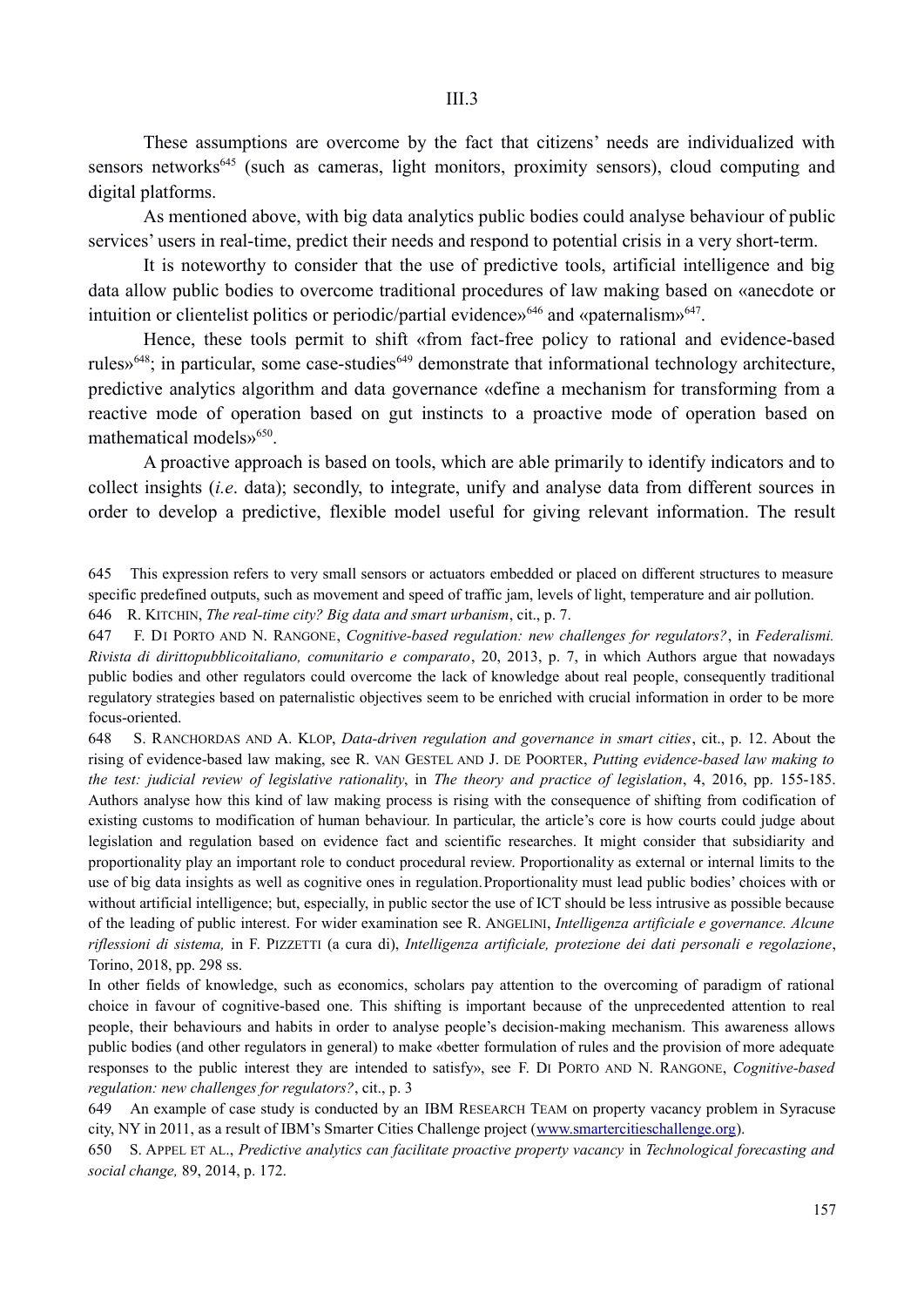represents the «core information that can be used to make policy decisions, understand gaps and monitor the status of actions and their impact on achieving the desired outcomes».<sup>651</sup>

Some literature show that the activity of planning public services is shifting from a predetermined and authoritative activity to a predictive and proactive one: in this way, policy development is based on a comprehensive view of the city and it allows public bodies to act more focus-oriented and to reshape local services. In the digital age, nodality is one of the four properties<sup>652</sup> that public bodies should have for pursuing effective objectives: that is, public bodies should put themselves «in the middle of an information»<sup>653</sup> because of their «social centrality and visibility»654. Thanks to their own strategic position as nodal receivers public bodies could receive and give information in order to better govern.<sup>655</sup>

Public bodies could have some benefits from this way of knowing needs, because they could issue regulatory acts efficiently, forecast risks and prevent restrictions on competition<sup>656</sup>: they could use information as object as well as tools of regulation.

Evidence-based method is based on deeply knowledge of trends and on *ex ante* perspective, hence on knowledge available at the time of regulation: evidence-based law-making process is not new, but it is growing thanks to indicators suites, which capture real-time data and represent them on dashboard graphs, which provide detailed information about city performance. Nowadays, this kind of process has been pushed by powerful technologies<sup> $657$ </sup> and «the desire to reform the public sector management of city services to make them more efficient, effective, transparent and value for money, combined with citizen and funder demands»<sup>658</sup>.

**3.** In the public sector, the use of big data analysis, predictive analysis, internet of things and so on, creates some concerns.

651 S. APPEL ET AL., *Predictive analytics can facilitate proactive property vacancy*, cit., p. 167.

652 C. HOOD AND H. MARGETTS in *The tools of government in the digital age,* Palgrave, 2007 individualize four properties useful for a government in the digital era: nodality, authority, treasure and organization. Governments should be in the middle of information and have a legal or official power, as well as money or anything which could be freely exchanged and people with specific skills.

653 C. HOOD AND H. MARGETTS, cit*.*, p. 5.

654 C. HOOD AND H. MARGETTS, cit., p. 8.

655 In the network science discipline nodality is crucial property. In fact, every complex system (social, biological, technological, trade, energy and so on) have a structure based on central node and link that connect each other. There are some huge node, called hub, which gather many nodes; consequently, hub becomes important for the stability of the system, see A. LASLO-BARABASI, *Network science,* Cambridge University Press, 2016, pp. 247 ss.

656 F. DI PORTO, *L'informazione come "oggetto" e come "strumento" di regolazione (il caso dei mercati energetici al dettaglio),* in *Riv. Trim. dir. Pubb.,* 4, 2011, pp. 975 ss., in which Author argues that information plays an important role for regulators in the information and communication technologies era. Author examines the role of information in the retail energy market and she takes into account the development of nudging and reflexive governance as two new ways of government.

657 It is necessary to underline that since the early 1990's some indicators (single and composite) have been used to capture details of city, but only with potential computational and mining process, data are very useful for public bodies.

658 R. KITCHIN, T. P. LAURIAULT AND G. MCARDLE, *Knowing and governing cities through urban indicators, city benchmarking and real-time dashboards,* in *Regional Studies, Regional Science,* 2, I, 2015, p. 8.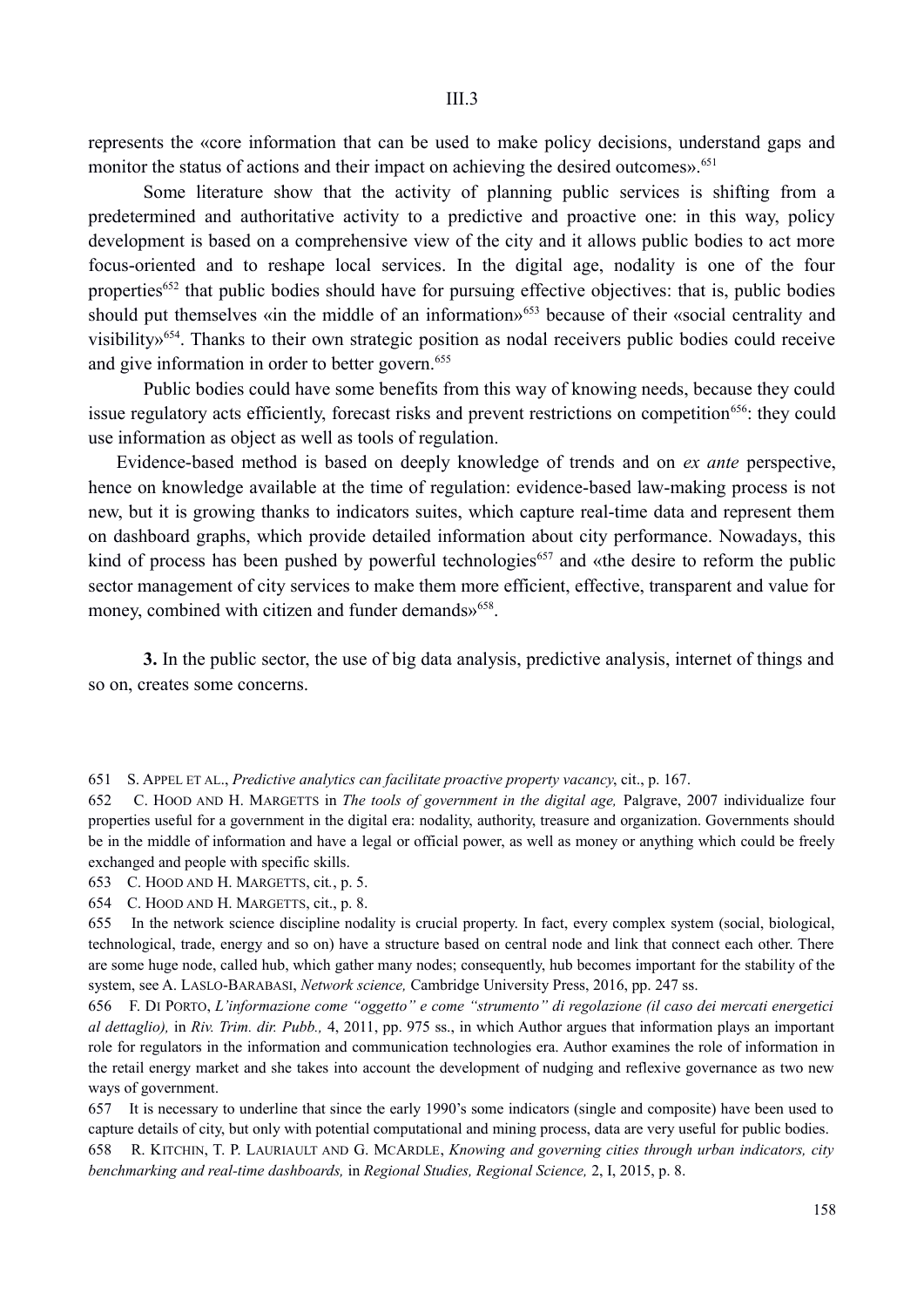The first reason is that public bodies and the government have always been considered «of the people, by the people».<sup>659</sup> Connecting to this idea, information and communication technologies should be subordinated to humans.

The second reason regards the respect of rule of law and the achievement of public interest. Undoubtedly, public bodies benefit from the use of technological tools, but, as the public interest requires, they must respect administrative principles.

Many concerns about artificial intelligence rise from their ubiquity<sup>660</sup>, their uncertainty about legitimacy and their hiddenness and opacity of functioning, based on algorithms<sup>661</sup>.

Some studies<sup>662</sup> demonstrate that algorithmic perception changes relating to the nature of decision-maker as well as tasks, which they do. In particular, if artificial intelligence does mechanical tasks, people perceive them as equally fair and trustworthy because of their efficiency and objectivity; indeed, if artificial intelligence does human tasks, people perceive them as less fair and trustworthy because of their lack of intuition and their dehumanization.

Moreover, the use of artificial intelligence in the public sector poses some questions about legitimacy<sup>663</sup> because «algorithms structure and constrain the ways in which humans act»<sup>664</sup>; on one hand, legitimacy could exist in an instrumental way that is the better goals are gained, more legitimate they are. On the other hand, procedure could legitimate tools if they allow recipients to participate and contribute to decision-making.

The classification above permits to argue that in our administrative system we should prefer a mixed approach, in which public bodies preserve procedural rights as well as tools' efficiency, as I examine below in chapter 3.2.

In addition to these concerns, another one rises related to artificial intelligences' opacity. These tools rely on predictive or descriptive algorithmic processes that allow public bodies to discover useful patterns and outcomes as well as to take decisions. Concerns rise to unknowable and unpredictable data-mining proceedings not based on rationales and factors understandable by humans. This complexity of algorithmic proceeding creates some problems to the due process

659 C. COGLIANESE AND D. LEHR, *Regulating by robot: administrative decision-making in the machine-learning era,* Institute for law and economics, University of Pennsylvania Law School, research paper, 8, 2017, pp. 1152 ss.; they report a phrase of Abraham Lincoln's speech at Gettysburg Address on 19<sup>th</sup> of November 1863 available at http://rmc.library.cornell.edu/gettysburg/good\_cause/transcript.htm.

660 In this article, I do not argue about concerns on surveillance and privacy issues.

661 Here, I adopt the algorithm definition elaborated by T. GILLESPIE, *The relevance of algorithms*, in *Media technologies: Essays on communication, materiality, and society,* T. GILLESPIE, P. J. BOCZKOWSKI and K. A. FOOT (eds.), Cambridge Mass., MIT Press, 2014, pp. 167; also N. DIAKOPOULOS, *Algorithmic Accountability*, in *Digital Journalism*, 3, III, 2015, 400.

662 M. K. LEE, *Understanding perception of algorithmic decisions: fairness, trust and emotion in response to algorithmic management*, in *Big data and society,* 2018, pp. 1-16; M.K. LEE AND S. BAYKAL, *Algorithmic mediation in group decisions: fairness perceptions of algorithmically mediated vs discussion-based social division*, in *CSCW '17 Proceedings of the 2017 ACM Conference on Computer Supported Cooperative Work and Social Computing, pp.1035-*1048.

663 As J. DANAHER argue, legitimacy is the property that coercive public decision-making processes must possess if they are to rightfully exercise the requisite authority over our lives; about the regulation of human behaviour by algorithms, see L. LESSIG, *Code: And other Laws of Cyberspace*, Basic Books, New York, 1999.

664 J. DANAHER, *The threat of algocracy: reality, resistance and accommodation,* in *Philosophy technology,* Springer, 2016, p. 3 .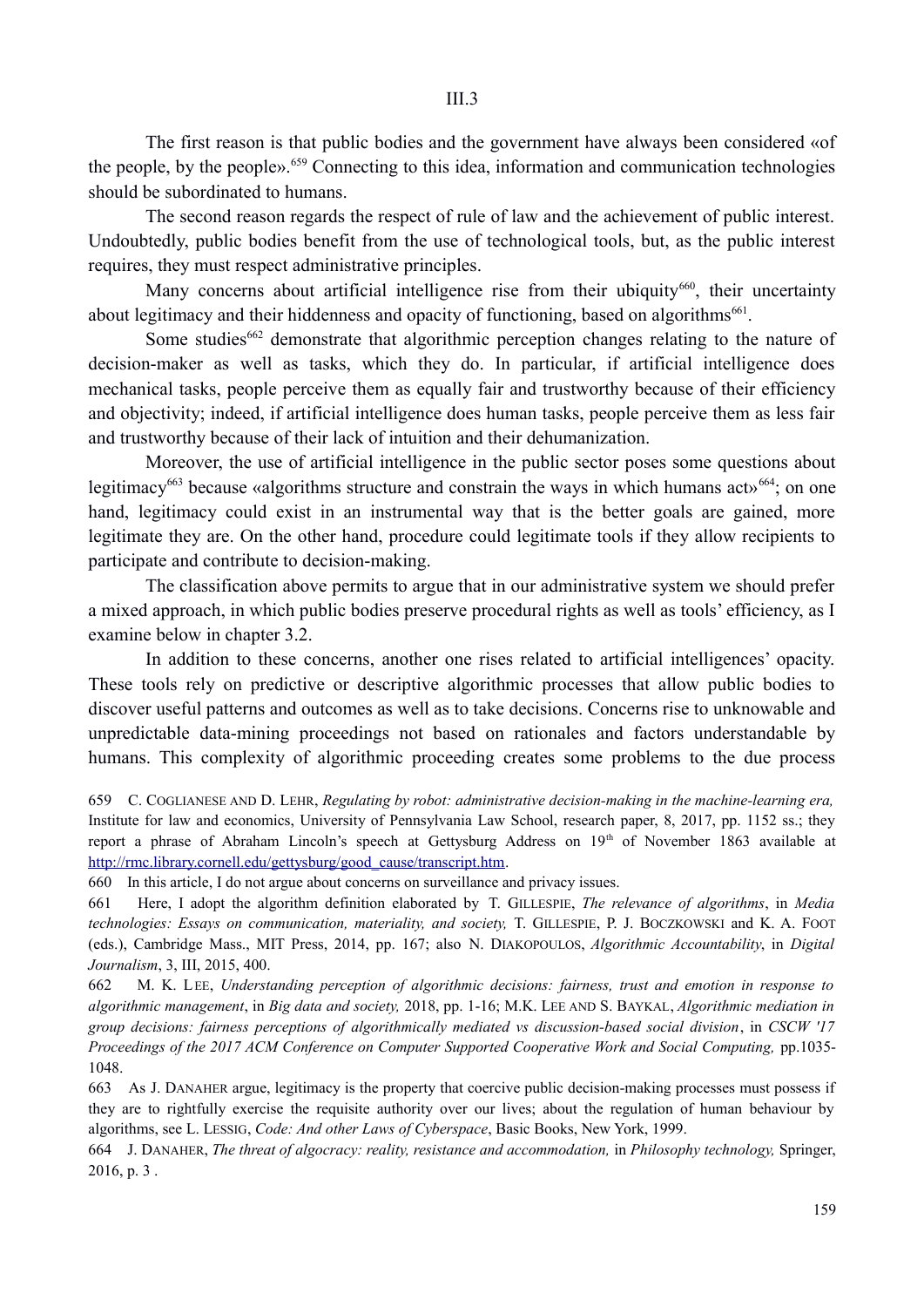principle because it should be preferable that decision-making procedures are rationally comprehensible to those who are affected by them<sup>665</sup>.

Two solutions could be suggested in order to preserve due process principle in automateddecision making: to enhance participatory rights according to article  $22<sup>nd</sup>$  of GDPR and to re-think good administration principle, applicable *ex ante.*

**3.1.** Artificial intelligence and algorithms are useful tools for making public bodies' operational activities faster and more efficient.

As mentioned above, artificial intelligence works with the use of machine learning techniques, which are able to learn on their own, starting from training and testing data. In particular, algorithms in machine learning change in response to their output and «automatically improve with experience».<sup>666</sup>

Basically, all data collected in ways mentioned above, are used by developers to programme machine learning tools. Consequently, these data are previously divided in testing and training data667, then machine learning techniques use them in an unknowable way.

This property is called "black box"<sup>668</sup> and create some ethical and legal concerns that scholars have to face for preserving rights and freedoms as well as administrative law principles.

Especially, some concerns arise when artificial intelligence is used in an automated decisionmaking.

Machine learning techniques base on profiling activities, consequently, it is likely the risk of unjustly stereotyping individuals for their ethnicity, lifestyle or residence. Hence, the surveillance on data quality without discrimination biases is important duty on public bodies in order to preserve due process principles, and good administration.

In fact, algorithmic bias could contribute to the risk of stereotyping, especially if biases exist in the «data used to train deep learning systems»<sup>669</sup>. For example, public bodies could deliver, or

665 In this sense, also P. SAVONA, *Administrative decision-making after the Big data revolution*, in www.federalismi.it, 19, 2018. Similar problems could arise in criminal proceeding law, as evidenced by S. QUATTROCOLO and U. PAGALLO, *Fair trial and the Equality of arms in an algorithmic society*, in *Global Law. Legal answers for concrete challenges,* M. L. LABATE MANTOVANINI PADUA LIMA and J. GARCEZ GHIRARDI (eds.), 2018, pp. 261-274; S. QUATTROCOLO, *Equità del processo penale e automated evidence alla luce della Convenzione Europea dei Diritti dell'Uomo*, in *Revista Italo-Espanola de Derecho Procesal*, 2, 2018, reperibile al sito http://www.rivitsproc.eu/es/articulos/equita-del-processo-penale-e-automated-evidence-alla-luce-della-convenzioneeuropea-dei-diritti-delluomo/.

666 T. MITCHELL, *Machine learning*, Indian edition, 1997, p. XV.

667 Supervised machine learning is based on each data labels with its correct reference so that the algorithm knows when it is making errors. Unsupervised learning uses unlabeled data, so that performance criteria being optimized are not measures of error rates, because the truth is not known, but measures of similarity between digits determined by the algorithm to be the same. See C. COGLIANESE AND D. LEHR, *Regulating by robot: administrative decision-making in the machine-learning era*, Institute for law and economics, University of Pennsylvania Law School, research paper, 8, 2017, pp. 1158 ss.

668 F. P ASQUALE, *The black box society. The secret algorithms that control money and information,* Harvard University Press, 2015, p. 3 in which the Author highlights that it is a useful metaphor that represents «a system whose workings are mysterious; we can observe its inputs and outputs, but we cannot tell how one becomes the other».

669 GOVERNMENT OFFICE FOR SCIENCE, *Artificial intelligence: opportunities and implications for the future of decision making*, 2016, p. 14.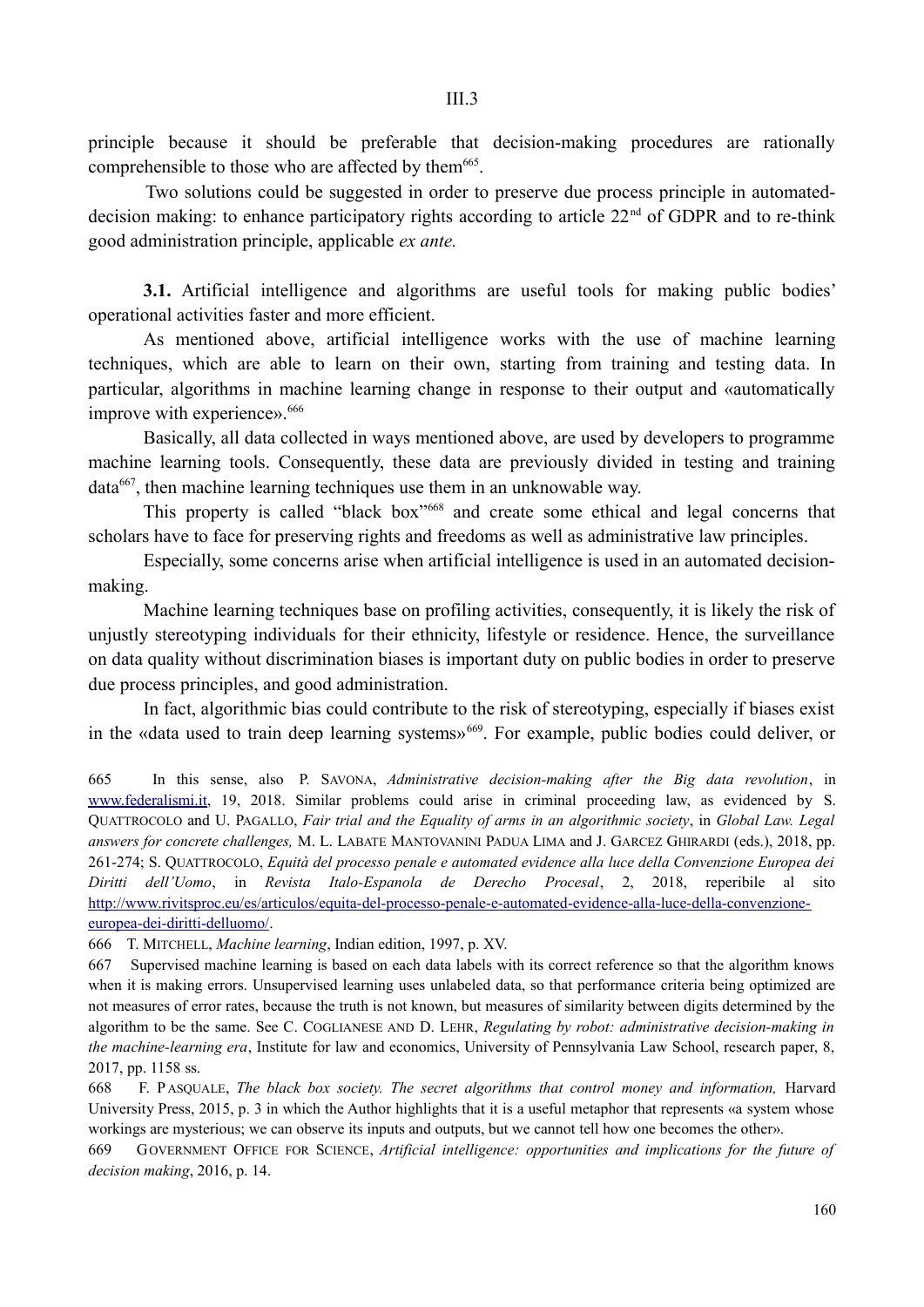not, some public services or other benefits because of historical data on individuals, that could be discriminatory and reflect, consciously or unconsciously, biases.

3.2. In order to avoid discrimination on public decisions, article 22<sup>nd</sup> of General Data Protection Regulation 2016/679 (GDPR) provides for some rights to recipients<sup>670</sup> and it bans all decisions that are adopted solely on automated processing, because of concerns mentioned above.

This article should require that public bodies must fully respect rights, such as to give specific information to data subjects, to guarantee the right to obtain human intervention, to express one's own point of view, to give a full reason giving and the possibility to challenge the decision.

In my view, this article provides a human-on-the-loop<sup> $671$ </sup> perspective, that is, artificial intelligence could work autonomously, but the human oversight and override are guaranteed. In this case, civil servants could decide whether follow or not artificial intelligence's outcome<sup>672</sup>.

In the digital era, new duties for public bodies rise $673$ : on the one hand, they should control how developers produce algorithms. Indeed, algorithms are value-laden<sup>674</sup> and, in spite of their efficiency, they could reproduce discrimination biases.<sup>675</sup> For these reasons, public bodies should extend own control *ex ante*, especially during the programming phase.

In order to preserve good administration and impartiality, public bodies have to control how programmers and engineers programme algorithms as well as have to give specific duties to them676; for example, public bodies could cooperate with engineers to provide guidelines on legal framework and technological measures for compliance (*i.e*. legal by design).

I argue that the difference between private and public sector must be preserved: artificial intelligence, which is programmed for public bodies activities will be very different in scope and in

http://www.europarl.europa.eu/sides/getDoc.do?pubRef=-//EP//TEXT+TA+P8-TA-2017-0051+0+DOC+XML+V0//EN. 672 Recently, Italian Administrative Courts have promoted the idea that artificial intelligence should be used as tools, see *Tar Lazio*, *sez*. III *bis*, 4 April 2017, n. 4195; *Tar Puglia*, *Bari*, *sez*. I, 27 June 2016, nn. 806 and 807.

<sup>670</sup> For a critical perspective about right to explanation (articles 13-15), see S. WACHTER, B. MITTELSTADT, L. FLORIDI, *Why a right to explanation of automated decision-making does not exist in the General Data Protection Regulation*, in *International Data Privacy Law,* 7, II, 2017, pp. 76-99, available at: https://academic.oup.com/idpl/article/7/2/76/3860948

<sup>671</sup> The *European Parliament resolution of 16 February 2017 with recommendations to the Commission on Civil Law Rules on Robotics* (2015/2103INL) relating to robotic weapon's debate suggests three kind of human engagement: *human-in-the-loop,* in which robotics could act only under human commands; *human-on-the-loop* explained above and *human-out-of-the-loop,* in which robots could act autonomously without any human controls. This Resolution is available at

<sup>673</sup> See E. CARLONI, *Tendenze recenti e nuovi principi della digitalizzazione pubblica,* in *Giornale di Diritto Amministrativo*, 2, 2015, p. 4.

<sup>674</sup> K. E. MARTIN, *Ethical implications and accountability of algorithms,* in *Journal of business ethics,* May 2018, p. 2. The author conceptualize that «algorithms create moral consequences, reinforce or undercut ethical principles, and enable or diminish stakeholder rights and dignity».

<sup>675</sup> About this concern and its consequence, see R. BINNS, *Algorithmic accountability and public reason,* in *Philos. Technol.,* 2017, available at https://link.springer.com/article/10.1007/s13347-017-0263-5.

<sup>676</sup> In the same sense, see G. PESCE, *Digital first. Amministrazione digitale: genesi, sviluppi, prospettive*, Napoli, 2018, p. 235.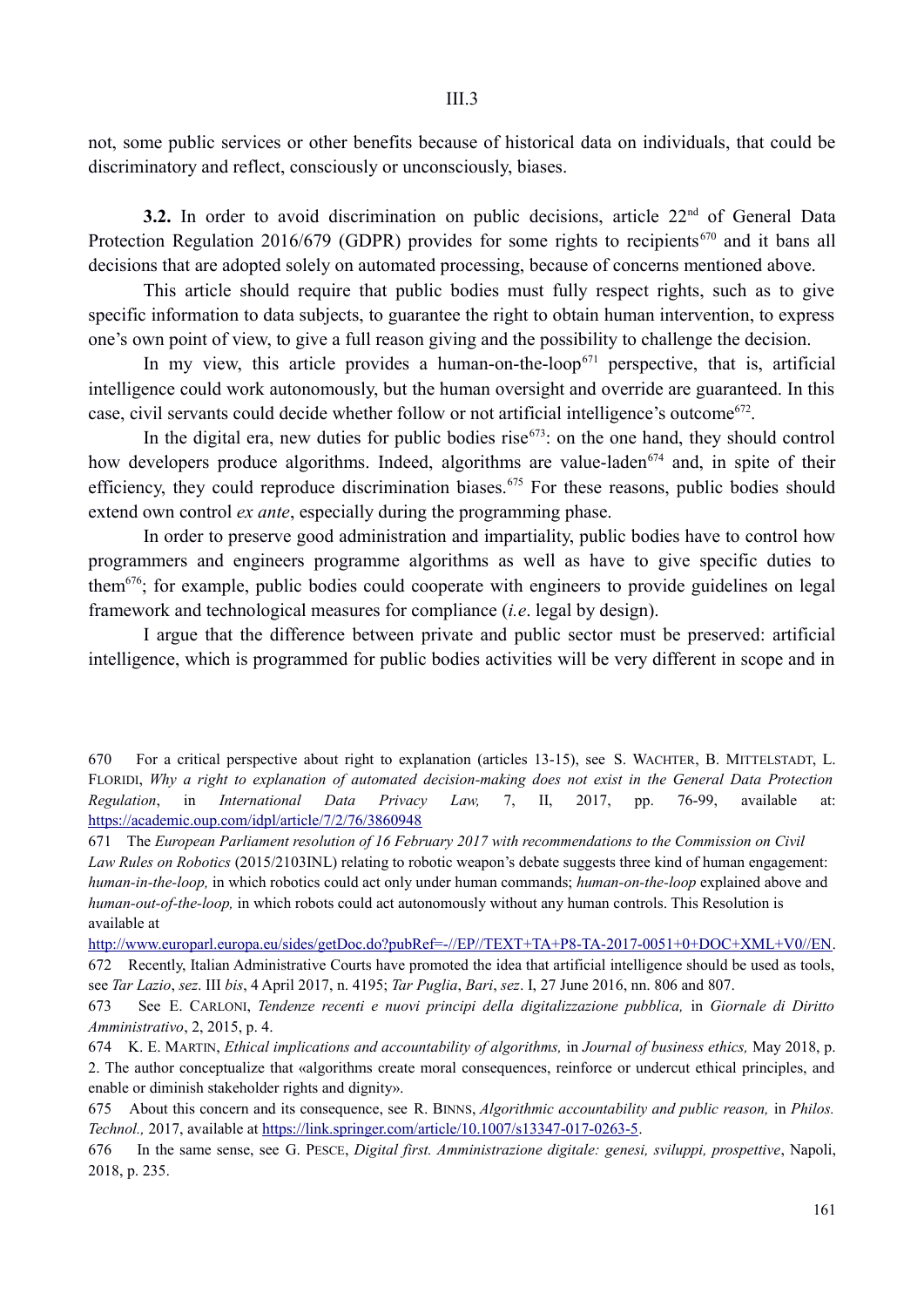way in which rights are protected.<sup>677</sup> Public bodies could provide compliance rules and principles to programmers in order to build artificial intelligence in line with administrative principles.

Building technical legal standards could be a first step to allow public bodies or judiciary courts to optimize external oversight. Therefore, it is valuable that the internal and external oversight can be developed together, in order to guarantee, «the former provides all the relevant information to the latter to evaluate the adopted decision».<sup> $678$ </sup> Therefore, this proposal might empower rights of article 22<sup>nd</sup> GDPR, whose efficacy could be at risk without added technical legal standards.

The extension of good administration principle to the preliminary phase of artificial intelligence programming responds to the necessity to «balance the loss in comprehension and participation against the potential gains in outcomes and procedural fairness»<sup>679</sup>. At the same time, also impartiality could be respected: algorithmic construction is a «translation process»<sup>680</sup> so automated systems could replicate discrimination biases of humans.

Consequently, public bodies should prepare an impact assessment<sup>681</sup> to verify whether artificial intelligence works legally, as well as fairly. It could be a useful way to verify *ex post* the reasonableness and proportionality of administrative act. In addition to this proposal, public bodies could promote the use of distributed ledger technology (blockchain) in order to track every stage of algorithmic functioning.682

On the one hand, public bodies must control the programming of artificial intelligence<sup> $683$ </sup>, in order to preserve the good administration and impartiality principle. On the other hand, public bodies have to guarantee rights to participation and opposition, according to article 22<sup>nd</sup> GDPR. In this way, artificial intelligence could be used without concerns and they could be integrated in the existing constitutional and administrative system.

**4.** Public power and the content of some principles are changing. The use of ICT in public sector transforms the public power because of new tools, which allow public bodies to do something more. For example, the use of ICT throughout the city permits local government to reallocate financial resources in an efficiently way, more respectful of people's needs: as mentioned

678 A. ROIG, *Safeguards for the right not to be subject to a decision based solely on automated processing (article 22 GDPR),* in *European Journal of Law and Technology,* 8, III, 2017, p. 9.

681 See some guidelines *Algorithmic impact assessments: a practical framework for public agency accountability*, by D. REISMAN, J. SCHULTZ, K. CRAWFORD, M. WHITTAKER, April 2018, available at https://ainowinstitute.org/aiareport2018.pdf. In which authors give rules for public bodies in order to use artificial intelligence legally as possible.

682 GOVERNMENT OFFICE FOR SCIENCE, *Artificial intelligence: opportunities and implications for the future of decision making*, 2016, p.16.

683 F. PIZZETTI, *La protezione dei dati personali e la sfida dell'Intelligenza Artificiale,* in F. PIZZETTI (a cura di), *Intelligenza artificiale, protezione dei dati personali e regolazione*, Torino, 2018, pp. 124 ss. Author argues that many rights are involved, such as right not to be discriminated, right to self-determination, consequently public bodies control that programmers respect ethic principles.

<sup>677</sup> GOVERNMENT OFFICE FOR SCIENCE, *Artificial intelligence: opportunities and implications for the future of decision making*, 2016, p. 14 is really clear about the necessity of defining *ex ante* public benefit.

<sup>679</sup> J. DANAHER, *The threat of algocracy: reality, resistance and accommodation*, cit., p. 13

<sup>680</sup> R. KITCHIN, *Thinking critically about researching algorithms*, in *Information, Communication & Society*, 20, 2017, p. 22.